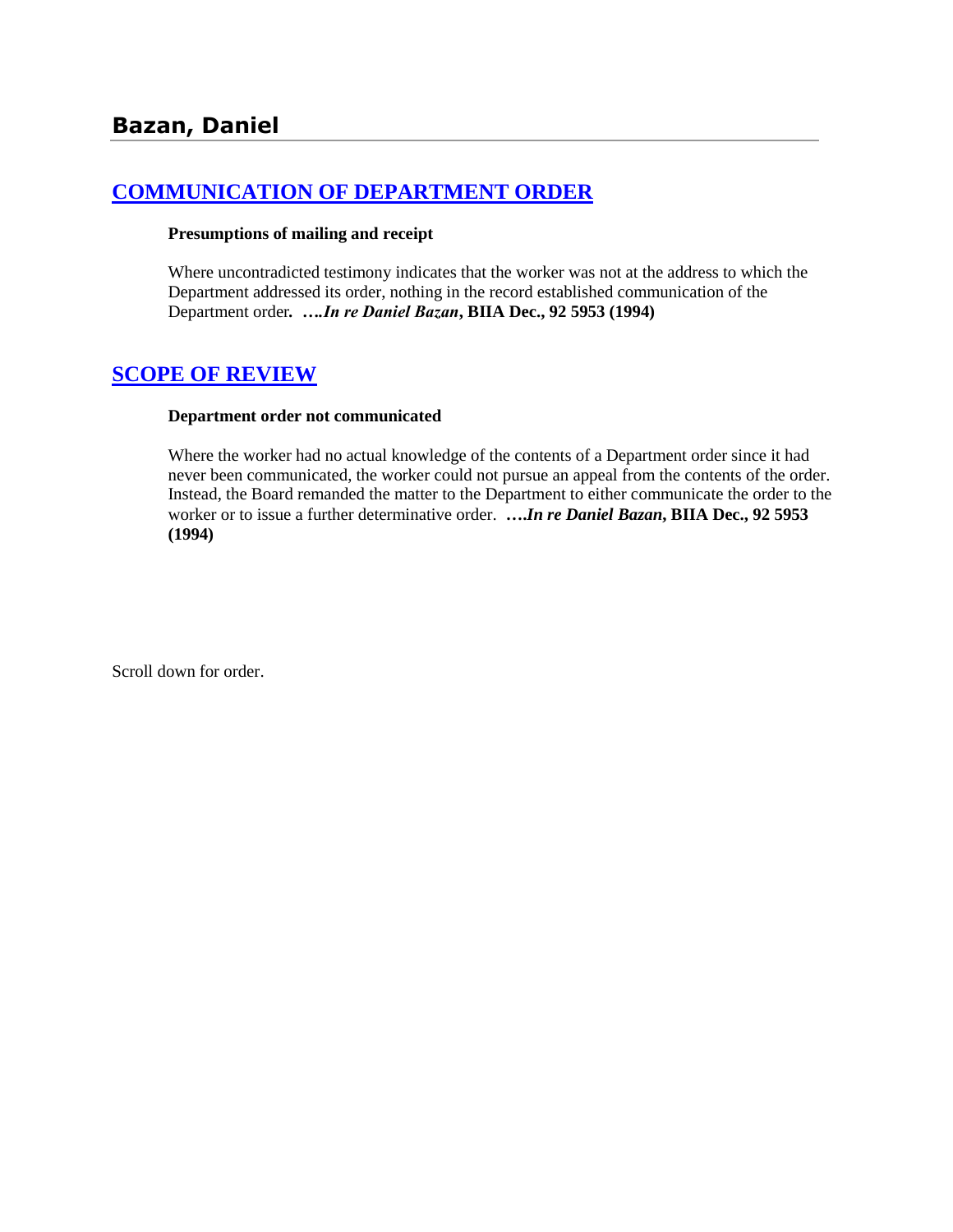#### **BEFORE THE BOARD OF INDUSTRIAL INSURANCE APPEALS STATE OF WASHINGTON**

**)**

**IN RE: DANIEL BAZAN ) DOCKET NO. 92 5953**

**CLAIM NO. J-742302 ) DECISION AND ORDER**

APPEARANCES:

Claimant, Daniel Bazan, by Knies, Robinson & McMullen, per Patrick R. McMullen and Lyle O. Hanson

Employer, Fibrex Corporation None

Department of Labor and Industries, by The Attorney General, per Mary V. Wilson, Assistant

This is an appeal filed by the claimant, Daniel Bazan, on December 7, 1992 from an order of the Department of Labor and Industries dated January 15, 1991 which affirmed a prior order dated August 17, 1990, which closed the claim with time loss compensation as paid and with no award for permanent partial disability. **DISMISSED**.

# **PROCEDURAL MATTERS**

Pursuant to RCW 51.52.104 and RCW 51.52.106, this matter is before the Board for review and decision on a timely Petition for Review filed by the claimant on October 4, 1993. The claimant petitioned for the review of a Proposed Decision and Order entered on August 13, 1993 wherein the appeal was dismissed. The time for filing the Petition for Review was extended by the Board to October 4, 1993, and when no Petition was received by October 8, 1993, the Board issued its Order Adopting Proposed Decision and Order. The Petition for Review from the claimant was received on October 11, 1993 with an affidavit that the petition had been mailed on October 4, 1993. The Board thereafter vacated the Order Adopting Proposed Decision and Order and acknowledged the Petition for Review.

## **DECISION**

Because we differ in our conclusion from that of our industrial appeals judge, we will set forth those facts to explain the basis for our conclusions.

On January 15, 1991 a Department order was issued, affirming an order which closed the claim. Approximately two years thereafter, on December 7, 1992, a Notice of Appeal was filed from that Department order. On June 15, 1993, the Board ordered the appeal be granted subject to proof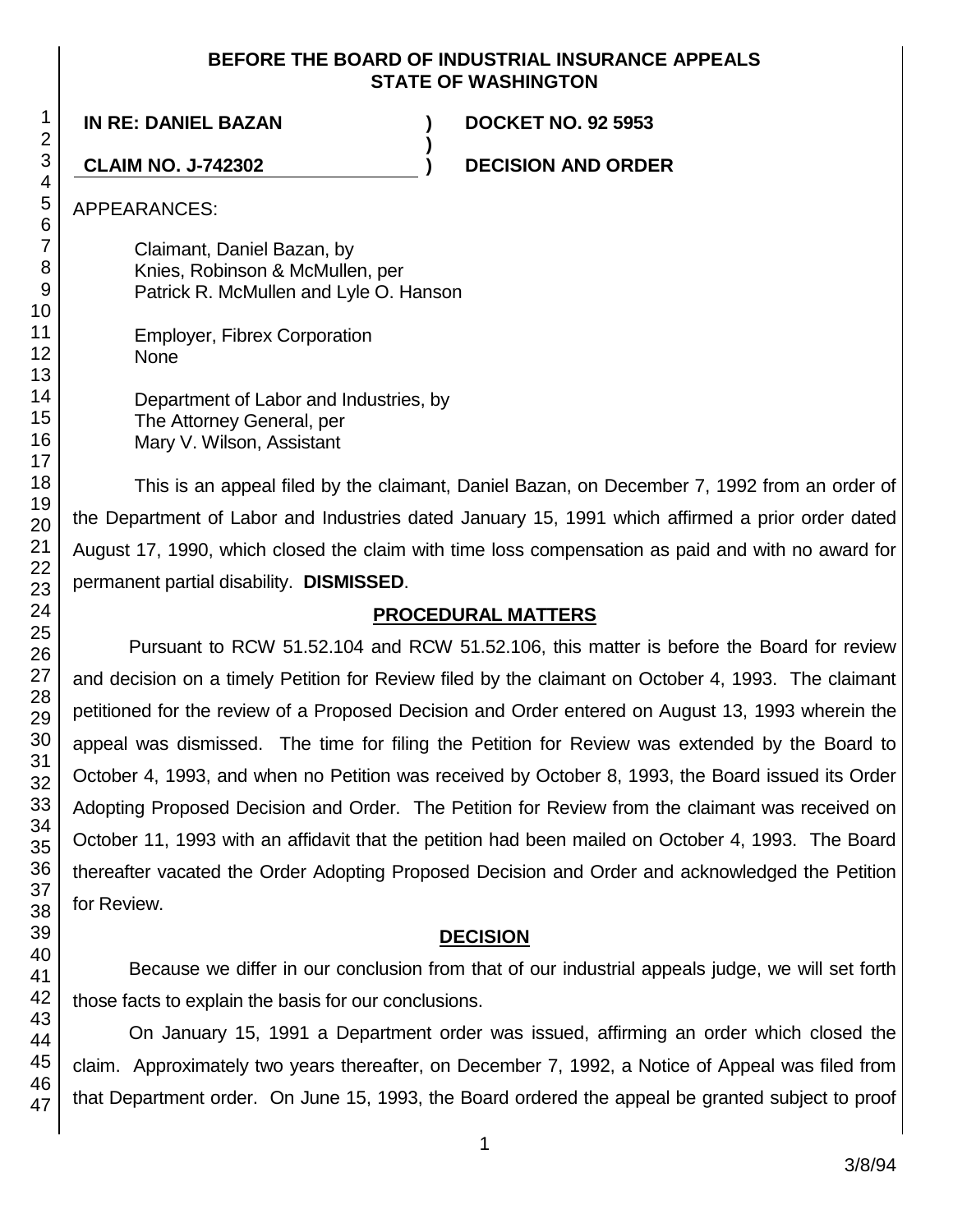of timeliness. The Notice of Appeal alleged the January 15, 1991 Department order was never received by Mr. Bazan and that he desired treatment and time loss compensation or, in the alternative, a permanent partial disability award.

Our industrial appeals judge determined that the issues were whether Mr. Bazan's Notice of Appeal was filed within the statutory period and whether the Department order of January 15, 1991 was "effective". We believe the issue should have been stated whether the January 15, 1991 Department order was communicated to Mr. Bazan and whether he is required to proceed on the merits once non-communication has been established.

The parties stipulated that the Department order was mailed by the Department in proper fashion to 1723 Euclid Avenue in Bellingham, Washington on January 15, 1991. The only issue litigated was whether Mr. Bazan ever received the Department order. The Department presented no evidence. At the pre-hearing conference, Mr. Bazan noted on the record that he would not present any evidence on the issues concerning his medical condition. The testimony revealed that Mr. Bazan was not at the Euclid address at the time the Department order was mailed. He never got the Department order and was unable to identify it when it was introduced into evidence as Exhibit 2.

At the time of the mailing of the Department order, Mr. Bazan was living at his mother's address, 326 North Pine, Burlington, Washington. She corroborated his testimony that no Department correspondence was received at her home. We agree with our industrial appeals judge's determination that the Department order was not communicated to the claimant.

Based upon his reading of certain cases cited in the Proposed Decision and Order, our industrial appeals judge then required the claimant to proceed on the substantive issues. Due to the failure of Mr. Bazan to proceed, the judge dismissed the appeal.

Nothing in the record establishes communication of the Department order at any time. Mr. Bazan was shown what was later stipulated to be a copy of that Department order of January 15, 1991, and introduced into evidence as Exhibit 2. He failed to identify it. The mere showing of such a document to a party during such a proceeding does not constitute "communication" within the meaning of RCW 51.52.050. In re Larry Lunyou, BIIA Dec., 87 0638 (1988). Nor is there anything in the record to show that the Department order was communicated to the attorney of record. We do not know, from the evidence, how the attorney of record obtained a copy of Exhibit 2.

The record only shows that about six months after the closing order was issued, Mr. Bazan was told by his chiropractor that the claim was closed. The Lunyou case, supra, holds that notice of the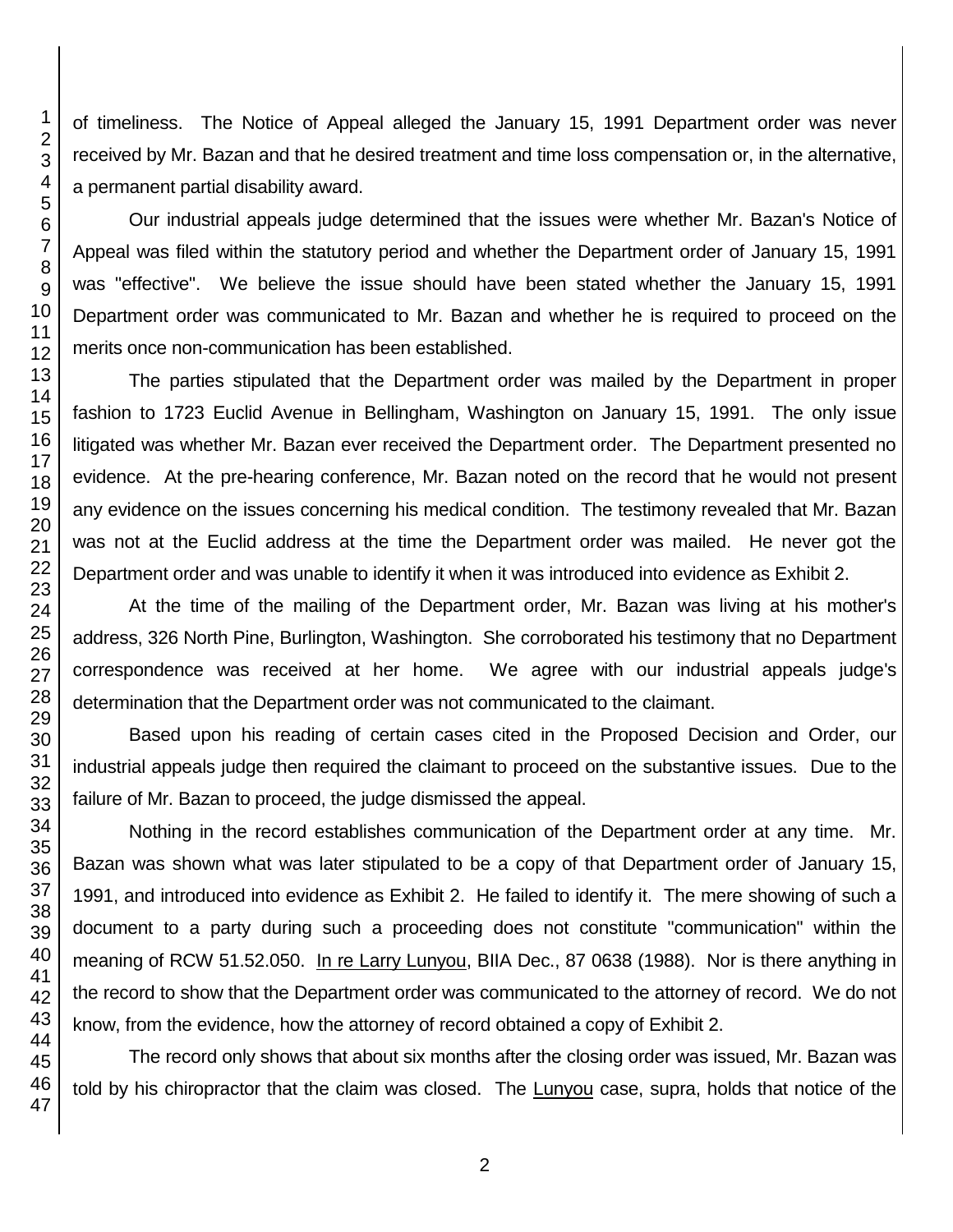existence of an order is not the same as communication. RCW 51.52.050; Rodriguez v. Dep't of Labor & Indus., 85 Wn.2d 949, 540 P.2d 1359 (1975).

Once it has been established that there was no communication of the Department order to Mr. Bazan, we must determine what issues are seasonable and litigable. The first sub issue involves the investigation of jurisdiction. Jurisdiction depends upon certain factors. One of them is whether the party who files the appeal because of non-communication, is truly aggrieved. If not aggrieved, a party has no standing before the adjudicatory body and cannot prosecute an appeal. RCW 51.52.050; RCW 51.52.060; Bankhead v. Tacoma, 23 Wn. App. 631, 597 P.2d 920 (1979); Pacific Wire Works v. Dep't of Labor & Indus., 49 Wn. App. 229, 742 P.2d 168 (1987); Peterson v. Dep't of Labor & Indus., 22 Wn.2d 647, 157 P.2d 298 (1945). Mr. Bazan sought not to litigate the substantive issues, i.e., the need for treatment at the time of the closing order; the entitlement to an award for permanent partial disability at that time.

We believe that Mr. Bazan is not aggrieved by the actual order of the Department. Mr. Bazan knows nothing about the contents of that Department order. All the record indicates is that he was told by his chiropractor that the claim had been closed. Mr. Bazan did not recognize the Department order when it was shown to him at the time of the hearing. To imply that Mr. Bazan knows the contents of the order so that he may be determined aggrieved by that order, begs the question. We believe Mr. Bazan is aggrieved and does have standing before this Board, but not as respects the contents of the Department order. He is aggrieved by the failure of the Department to abide by the statute which requires it to communicate the order to him. Black's Law Dictionary, 4th Ed., p. 60; Department of Labor & Indus. v. Cook, 44 Wn.2d 671, 269 P.2d 962 (1954); Yamada v. Hall, 145 Wash. 365, 260 Pac. 243 (1927).

The statute requires Mr. Bazan to be served with a copy of the Department order. RCW 51.52.050. The evidence is clear that he was not served. The Department failed in its statutory duty, through no fault of its own, but since it failed to communicate the order, that order never achieved operable power over Mr. Bazan as it never became final. In re Elmer P. Doney, BIIA Dec., 86 2762 (1987); In re Mollie L. McMillon, BIIA Dec., 22,173 (1966).

The appeal in this case was originally granted subject to proof of timeliness. However, the issue of timeliness of the appeal is easily answered. In this instance an appeal can only lie from the above defined failure of the Department to "promptly serve the worker". No appeal can actually be made as to the contents of the order until the Department complies with its obligation to serve or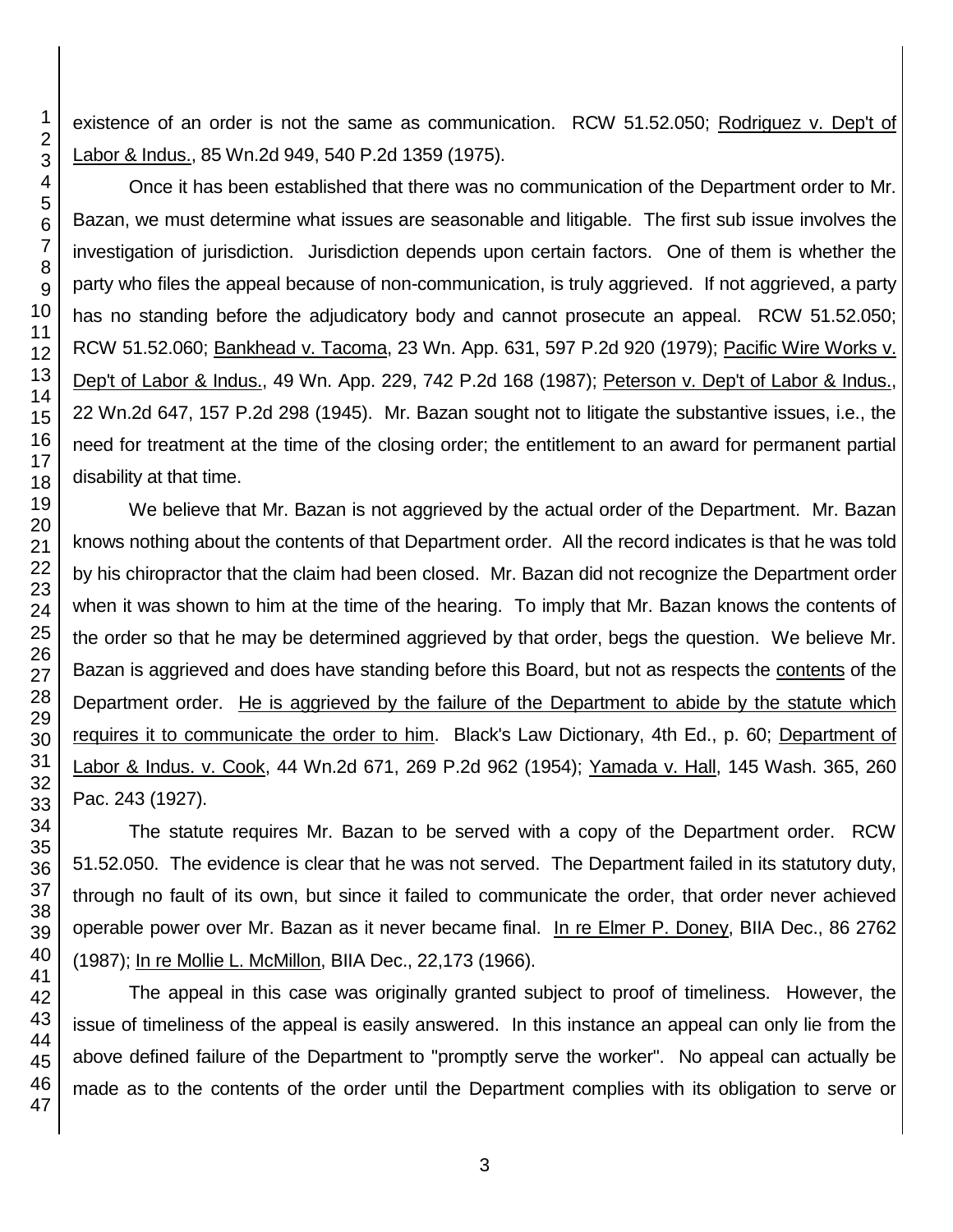communicate it to Mr. Bazan. When and if that finally happens, Mr. Bazan would have 60 days to file an appeal with this Board. The 60 day filing period, of course, has still not run due to the lack of communication. An appeal can be taken, at any reasonable time, from the Department's failure to serve an order, as in the present appeal. In re Larry Lunyou, supra.

As stated, our industrial appeals judge required the parties to proceed on the merits once the communication issue had been decided. Since we have determined that Mr. Bazan still does not legally know the contents of the Department order because of the failure of communication, it is a non sequitur to require Mr. Bazan to proceed to litigate the substantive issues to which that Department order gives rise. None of the cases cited by our judge stand for the proposition that a party is required to proceed on the merits once he has established that his appeal is timely as a result of a failure to communicate a Department order. Some of the cases concern situations of, what might be termed, "cured communication" or "constructive communication", where the parties wished to proceed with trial and did so. The case before us is different from those cases in that: 1) communication did occur at some point; and 2) a party was allowed to proceed, after the communication. Rodriguez v. Dep't of Labor & Indus., 85 Wn.2d 949 (1975); In re Larry Lunyou, supra; In re Elmer P. Doney, BIIA Dec., 86 2762 (1987); In re Mollie L. McMillon, BIIA Dec., 22,173 (1966); and In re David P. Herring, BIIA Dec., 57,831 (1981). None of the cases required a party to proceed in the circumstances of noncommunication. We, therefore, do not believe Mr. Bazan was properly required to try the case on the merits at the time of the hearing.

Our industrial appeals judge also cited In re Edward S. Morgan, BIIA Dec., 09,667 (1959), which stands for the proposition that a claim is not closed in the event the claimant has never received the closing order. That is still the law.

Having determined the lack of communication and the absence of a requirement to proceed on the merits, we then turn to the discussion of our ability to resolve the dilemma, that is, what relief should be given the claimant to assure that the benefits to which he may be entitled may be forthcoming. We have determined that we have sufficient jurisdiction to hear the appeal on the issue of non-communication. We also believe that such an order is voidable as respects the party who has not had communication of such an order. A non-communicated order may be viewed as the intention of the Department to act in a certain manner once communication to all necessary parties has been established. In re Mollie L. McMillon, supra. In that same case, the words "null and void" were used, as respects a Department order which has yet to be communicated. We deem that to be unfortunate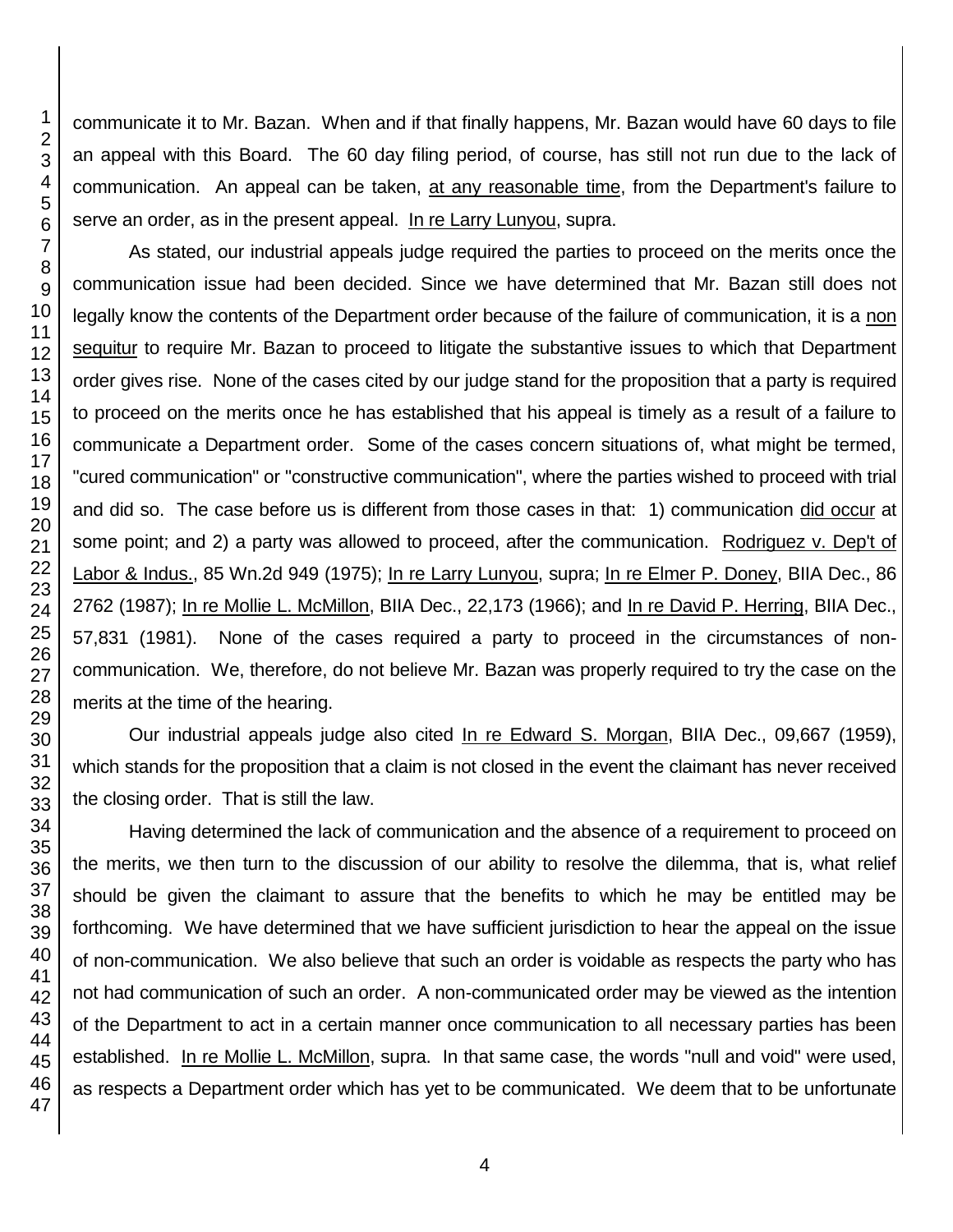language. We prefer the term "voidable". The order is not a nullity to begin with, it simply is not final until communicated. Because the claim is still open, as a result of the non-communicated order to the claimant, and because such an order is not effective as concerns the claimant and because he is not aggrieved by the contents of the order, we believe we only have jurisdiction to dismiss the appeal and remand this matter to the Department. We strongly suggest that the Department either communicate the original Department order or issue a further determinative order, without prejudice to any party to appeal therefrom. This will be the extent of our order and suggestion to the Department.

After consideration of the Proposed Decision and Order, the claimant's Petition for Review filed thereto, and a careful review of the entire record before us, we make the following:

# **FINDINGS OF FACT**

1. Mr. Bazan was injured during the course of his employment with Fibrex Corporation on May 17, 1986. He filed an application for benefits with the Department of Labor and Industries on May 23, 1986. The claim was accepted, benefits were provided, and the claim was closed on December 4, 1986 without an award for permanent partial disability.

On September 15, 1987 Mr. Bazan filed an application with the Department to reopen his claim based on aggravation of condition. On October 9, 1987 the Department issued an order reopening the claim. On August 17, 1990 the Department issued an order closing the claim with time loss compensation as paid and with no award for permanent partial disability. On September 21, 1990 Mr. Bazan filed a Protest and Request for Reconsideration with the Department. On January 15, 1991 the Department issued an order affirming its order of August 17, 1990. Mr. Bazan never received the Department order of January 15, 1991.

On December 7, 1992 Mr. Bazan filed a Notice of Appeal with the Board of Industrial Insurance Appeals, from the Department order of January 15, 1991. On June 15, 1993 the Board issued an Order Granting Appeal Subject To Proof Of Timeliness, and assigned it Docket No. 92 5953.

2. Mr. Bazan moved to 1723 Euclid Avenue, Bellingham, Washington, in August 1990. The Department order of January 15, 1991 was mailed by the Department to Mr. Bazan at that address. Mr. Bazan moved from the Bellingham address at some time near the end of December 1990. Mr. Bazan never received a copy of the January 15, 1991 Department order.

## **CONCLUSIONS OF LAW**

1. The Board of Industrial Insurance Appeals has only that jurisdiction over the parties and the subject matter of this appeal, which allows the Board to dismiss the appeal and remand the matter to the Department. The appeal from the Department's failure to communicate the January 15, 1991 order is timely.

1